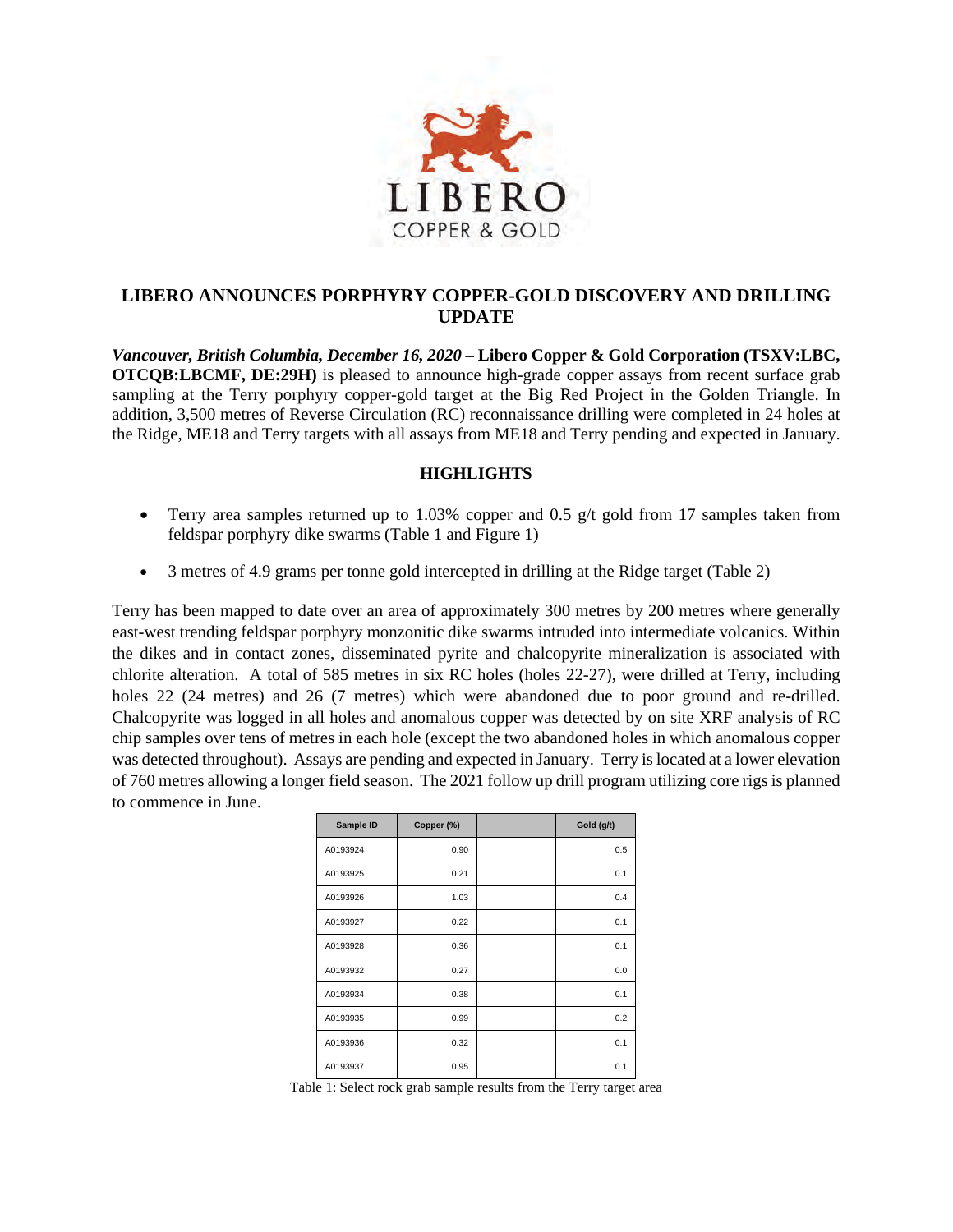

Figure 1: 2020 drill holes, surface sample grades and mapped and interpreted geology at the Terry target

All assays have now been received for the drill program at Ridge which intercepted vein hosted sulphide mineralization with significant intercepts included in Table 2. Holes 7, 8 and 10 were not completed due to poor ground conditions and redrilled. In holes 4, 5, 6, 9, 12, 13 and 14 all sample assays contained less than one gram per tonne gold.

| <b>Drill Hole</b>    | From (m) | To $(m)$ | Width (m) | Gold (g/t) |
|----------------------|----------|----------|-----------|------------|
| 11                   | 144.78   | 149.35   | 4.57      | 3.7        |
| including            | 146.30   | 149.35   | 3.05      | 4.9        |
| - --- -<br>_<br>$ -$ |          |          |           |            |

Table 2: Select drill intercepts at the Ridge target

## *Quality Assurance*

All sample assay results have been monitored through a quality control / quality assurance (QA/QC) program including the insertion of blind standards, coarse blanks and pulp reject duplicate samples. Monitoring of the QA/QC program has determined the results to be of acceptable quality. Drill core is logged and sawn on site and half drill-core samples are securely transported to ALS Global's sample preparation facility in Whitehorse, Yukon. Sample pulps are analyzed in North Vancouver, British Columbia for gold by fire assay using a 30-gram charge with atomic absorption spectroscopy (AAS) finish. Samples which exceed 9 g/t gold trigger a 30-gram fire assay with gravimetric finish. Copper and silver